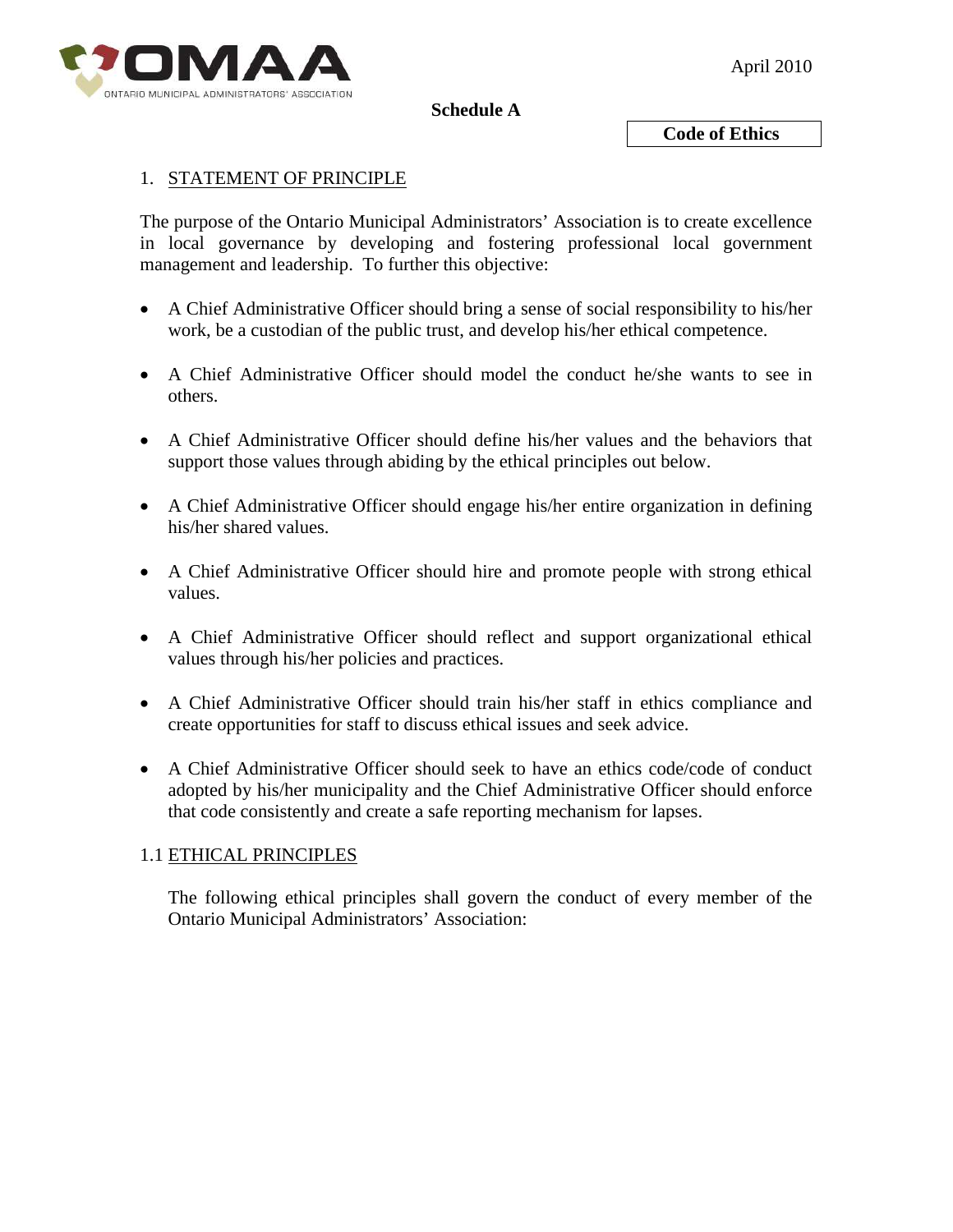# **Schedule A**

- **1.** Be dedicated to the concepts of effective and democratic local government by responsible elected officials and believe that professional general management is essential to the achievement of this objective.
- **2.** Affirm the dignity and worth of the services rendered by government and maintain a constructive, creative, and practical attitude toward local government affairs and a deep sense of social responsibility as a trusted public servant.
- **3.** Be dedicated to the highest ideals of honour and integrity in all public and personal relationships in order that the member may merit the respect and confidence of the elected officials, of other officials and employees, and of the public.
- **4.** Recognize that the chief function of local government at all times is to serve the best interests of all of the people.
- **5.** Submit policy proposals to elected officials; provide them with facts and advice on matters of policy as a basis for making decisions and setting community goals; and uphold and implement local government policies adopted by elected officials.
- **6.** Recognize that elected representatives of the people are entitled to the credit for the establishment of local government policies and that the administration of those policies should be the responsibility of the appointed officers.
- **7.** Refrain from all political activities which undermine public confidence in professional administrators. Refrain from participation in the election of the members of the employing legislative body.
- **8.** Make it a duty continually to improve the member's professional ability and to develop the competence of associates in the use of management techniques.
- **9.** Keep the community informed on local government affairs; encourage communication between the citizens and all local government officers; emphasize friendly and courteous service to the public; and seek to improve the quality and image of public service.
- **10.** Resist any encroachment on professional responsibilities, believing the member should be free to carry out official policies without interference, and handle each problem without discrimination on the basis of principle and justice.
- **11.** Handle all matters of personnel on the basis of merit so that fairness and impartiality govern a member's decisions, pertaining to appointments, pay adjustments, promotions, and discipline.
- **12.** Seek no favor and believe that personal aggrandizement or profit secured by confidential information or by misuse of public time is dishonest.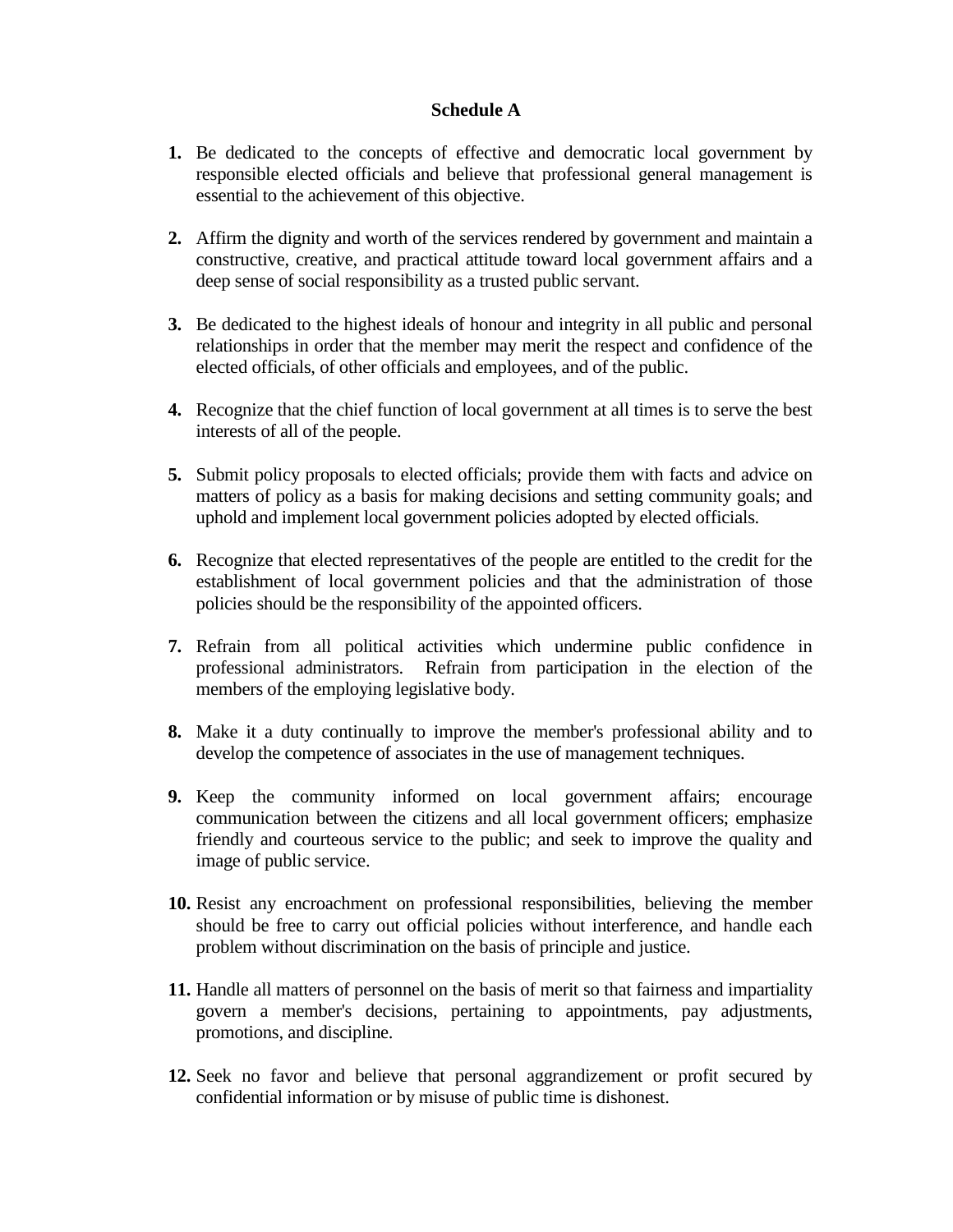### **Schedule A**

- **13.** Not directly or indirectly solicit any gift or accept or receive any gift whether in the form of money, services, loan, travel, entertainment, hospitality, promise, or any other form under circumstances in which it could reasonably be inferred that the gift was intended to influence the member or could reasonably be expected to influence the member in the performance of official duties or was intended as a reward for any official action on the member's part.
- **14.** Not disclose to others, or use to further the member's personal interest, confidential information acquired by the member in the course of the member's official duties.
- **15.** Not invest or hold any investment, directly or indirectly, in any financial business, commercial or other private transaction, which creates a conflict with the member's official duties.
- **16.** Not engage in, solicit, negotiate for, or promise to accept private employment or render services for private interests or conduct a private business when such employment, service or business creates a conflict with or impairs the proper discharge of the member's official duties.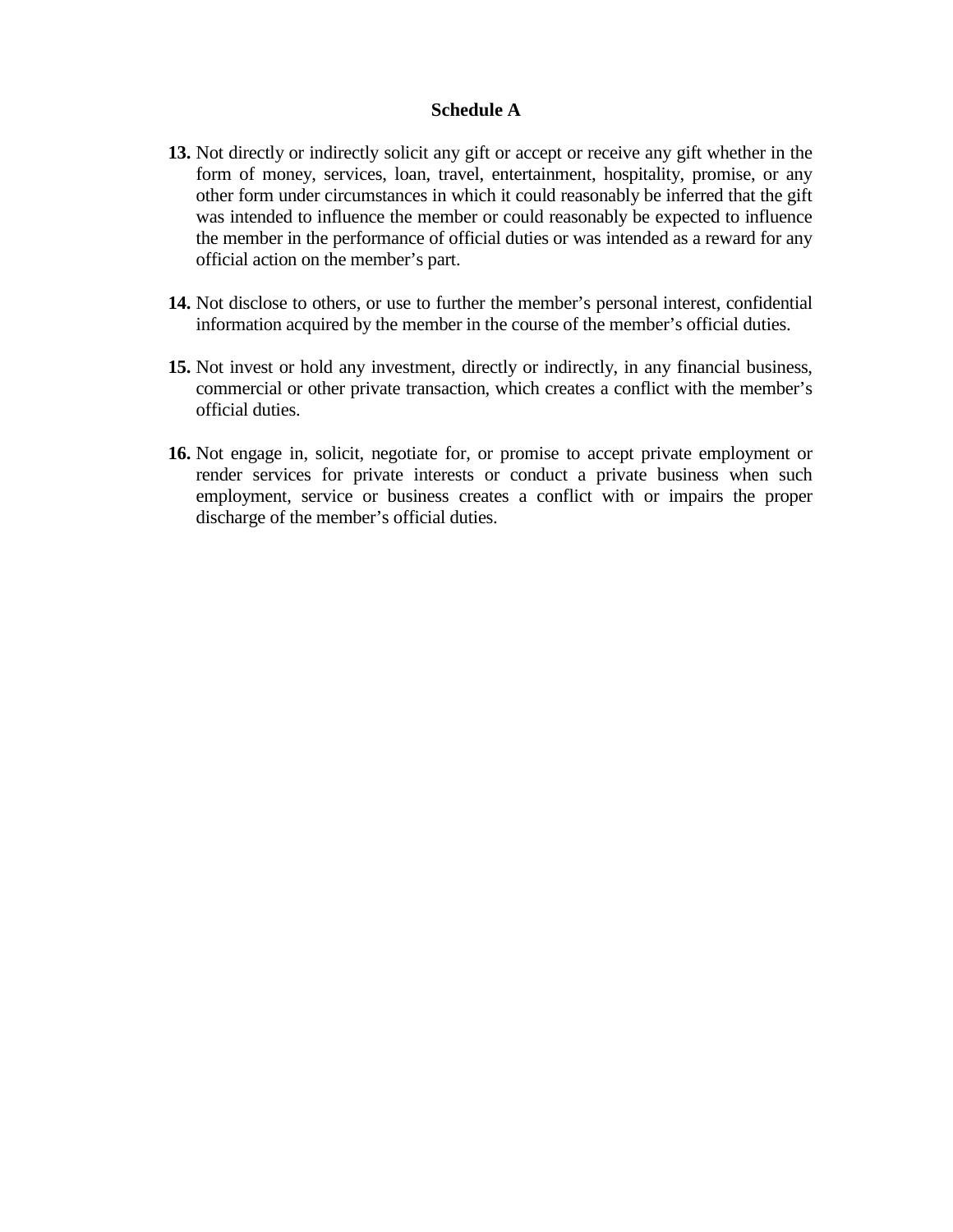

# **Guidelines To OMAA Code Of Ethics** April 2010

- **1. Be dedicated to the concepts of effective and democratic local government by responsible elected officials and believe that professional general management is essential to the achievement of this objective.**
- **2**. **Affirm the dignity and worth of the services rendered by government and maintain a constructive, creative, and practical attitude toward local government affairs and a deep sense of social responsibility as a trusted public servant**.

#### *Guideline*

*Advice to Officials of Other Local Governments.* When members advise and respond to inquiries from elected or appointed officials of other local governments, they should inform the administrators of those communities.

**3. Be dedicated to the highest ideals of honor and integrity in all public and personal relationships in order that the member may merit the respect and confidence of the elected officials, of other officials and employees, and of the public.**

#### *Guidelines*

*Public Confidence.* Members should conduct themselves so as to maintain public confidence in their profession, their local government, and in their performance of the public trust.

*Impression of Influence.* Members should conduct their official and personal affairs in such a manner as to give the clear impression that they cannot be improperly influenced in the performance of their official duties.

*Appointment Commitment.* Members who accept an appointment to a position should not fail to report for that position. This does not preclude the possibility of a member considering several offers or seeking several positions at the same time, but once a *bona fide* offer of a position has been accepted, that commitment should be honored. Oral acceptance of an employment offer is considered binding unless the employer makes fundamental changes in terms of employment.

*Credentials.* An application for employment should be complete and accurate as to all pertinent details of education, experience, and personal history. Members should recognize that both omissions and inaccuracies must be avoided.

*Professional Respect.* Members seeking a management position should show professional respect for persons formerly holding the position or for others who might be applying for the same position. Professional respect does not preclude honest differences of opinion; it does preclude attacking a person's motives or integrity in order to be appointed to a position.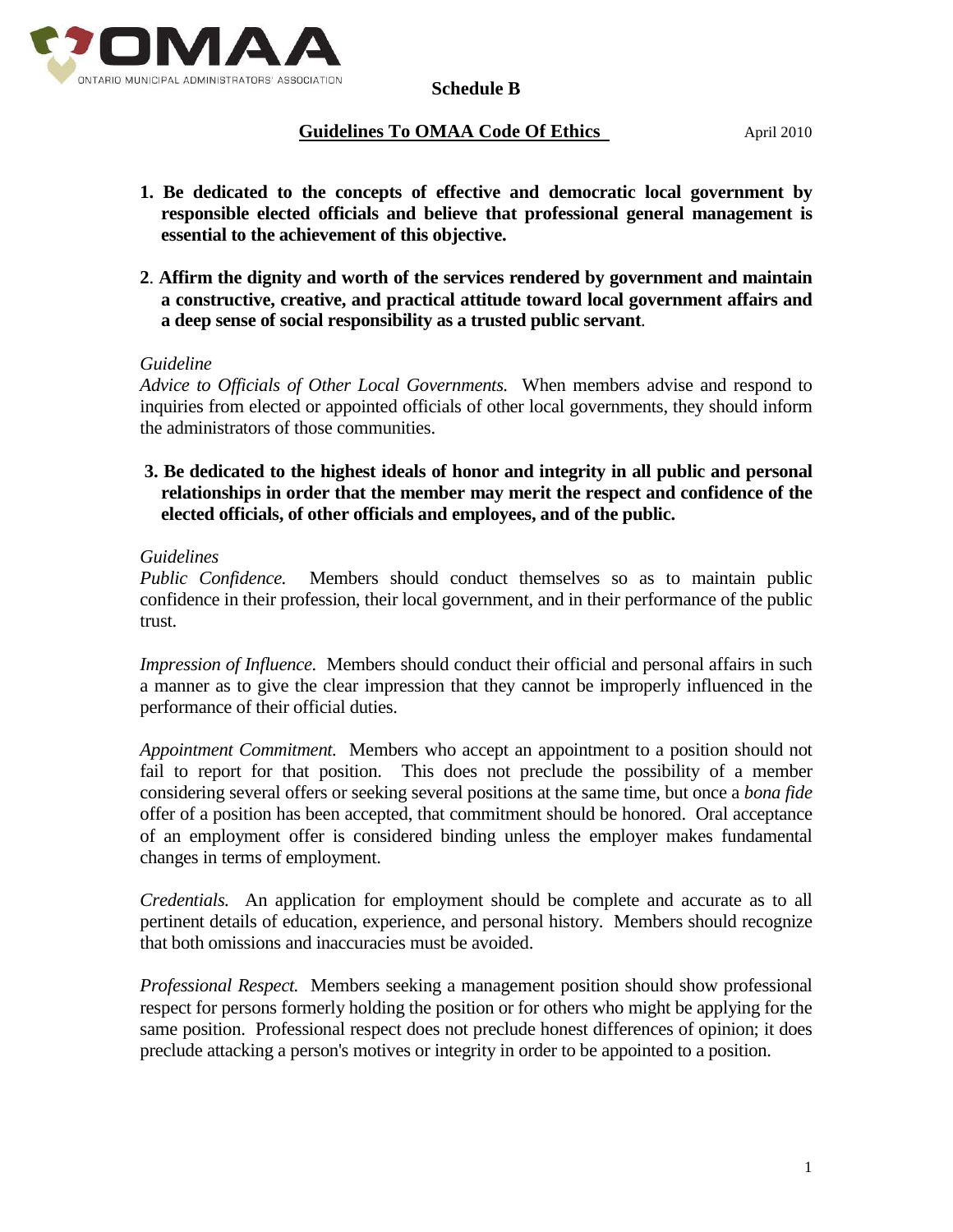

# **Guidelines To OMAA Code Of Ethics** April 2010

*Reporting Ethics Violations***.** When becoming aware of a possible violation of the Code of Ethics, members are encouraged to report the matter to the OMAA. In reporting the matter, a member may choose to go "on record" or report the matter on a confidential basis.

*Seeking Employment.* A Member should not seek employment for a position having an incumbent administrator who has not resigned or been officially informed that his or her services are to be terminated.

# **4. Recognize that the chief function of local government at all times is to serve the best interests of all of the people.**

## *Guideline*

*Length of Service.* A minimum of two years generally is considered necessary in order to render a professional service to the local government. A short tenure should be the exception rather than a recurring experience. However, under special circumstances, it may be in the best interests of the local government and the member to separate in a shorter time. Examples of such circumstances would include refusal of the appointing authority to honor commitments concerning conditions of employment, a vote of no confidence in the member, or severe personal problems. It is the responsibility of an applicant for a position to ascertain conditions of employment. Inadequately determining terms of employment prior to arrival does not justify premature termination.

**5**. **Submit policy proposals to elected officials; provide them with facts and advice on matters of policy as a basis for making decisions and setting community goals; and uphold and implement local government policies adopted by elected officials.**

## *Guideline*

*Conflicting Roles.* Members who serve multiple roles--working as both a municipal clerk or treasurer or solicitor and a Chief Administrative Officer for the same community, for example--should avoid participating in matters that create the appearance of a conflict of interest. They should disclose the potential conflict to the governing body so that other opinions may be solicited.

- **6. Recognize that elected representatives of the people are entitled to the credit for the establishment of local government policies and that the administration of those policies should be the responsibility of the appointed officers.**
- **7**. **Refrain from all political activities which undermine public confidence in professional administrators. Refrain from participation in the election of the members of the employing legislative body.**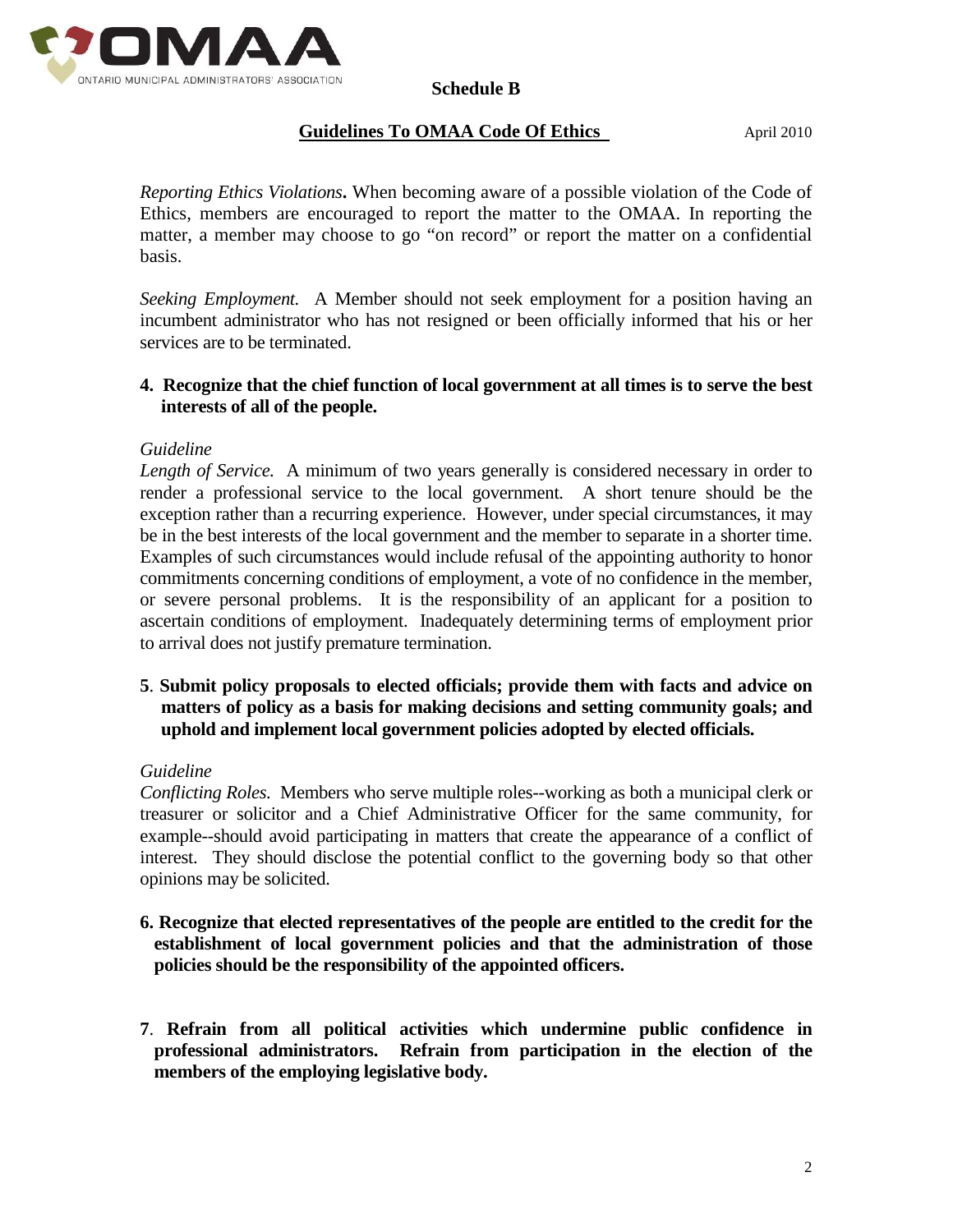

# **Guidelines To OMAA Code Of Ethics** April 2010

# *Guidelines*

*Elections of the Governing Body.* Members should maintain a reputation for serving equally and impartially all members of the governing body of the local government they serve. To this end, they should not engage in active participation in the election campaign on behalf of or in opposition to candidates for the governing body.

*Elections of Elected Executives.* Members should not engage in the election campaign of any candidate for mayor or county reeve or regional chair.

*Running for Office.* Members shall not run for elected office or become involved in political activities related to running for elected office. They shall not seek political endorsements, financial contributions or engage in other campaign activities.

*Elections.* Members share with their fellow citizens the right and responsibility to vote and to voice their opinion on public issues. However, in order not to impair their effectiveness on behalf of the local governments they serve, they shall not participate in political activities to support the candidacy of individuals running for any municipal , school, provincial or federal offices*.* Specifically, they shall not endorse candidates, make financial contributions, sign or circulate petitions, or participate in fund-raising activities for individuals seeking or holding elected office.

*Presentation of Issues.* Members may assist the governing body in presenting issues involved in referenda.

# **8. Make it a duty continually to improve the member's professional ability and to develop the competence of associates in the use of management techniques.**

## *Guidelines*

*Self-Assessment.* Each member should assess his or her professional skills and abilities on a periodic basis.

*Professional Development.* Each member should commit at least 40 hours per year to professional development activities that are based on the practices identified by the members of the OMAA, the ICMA or by universities, colleges or other organizations or firms dedicated to the professional development of chief administrative officers.

- **9**. **Keep the community informed on local government affairs; encourage communication between the citizens and all local government officers; emphasize friendly and courteous service to the public; and seek to improve the quality and image of public service**.
- **10.Resist any encroachment on professional responsibilities, believing the member should be free to carry out official policies without interference, and handle each problem without discrimination on the basis of principle and justice.**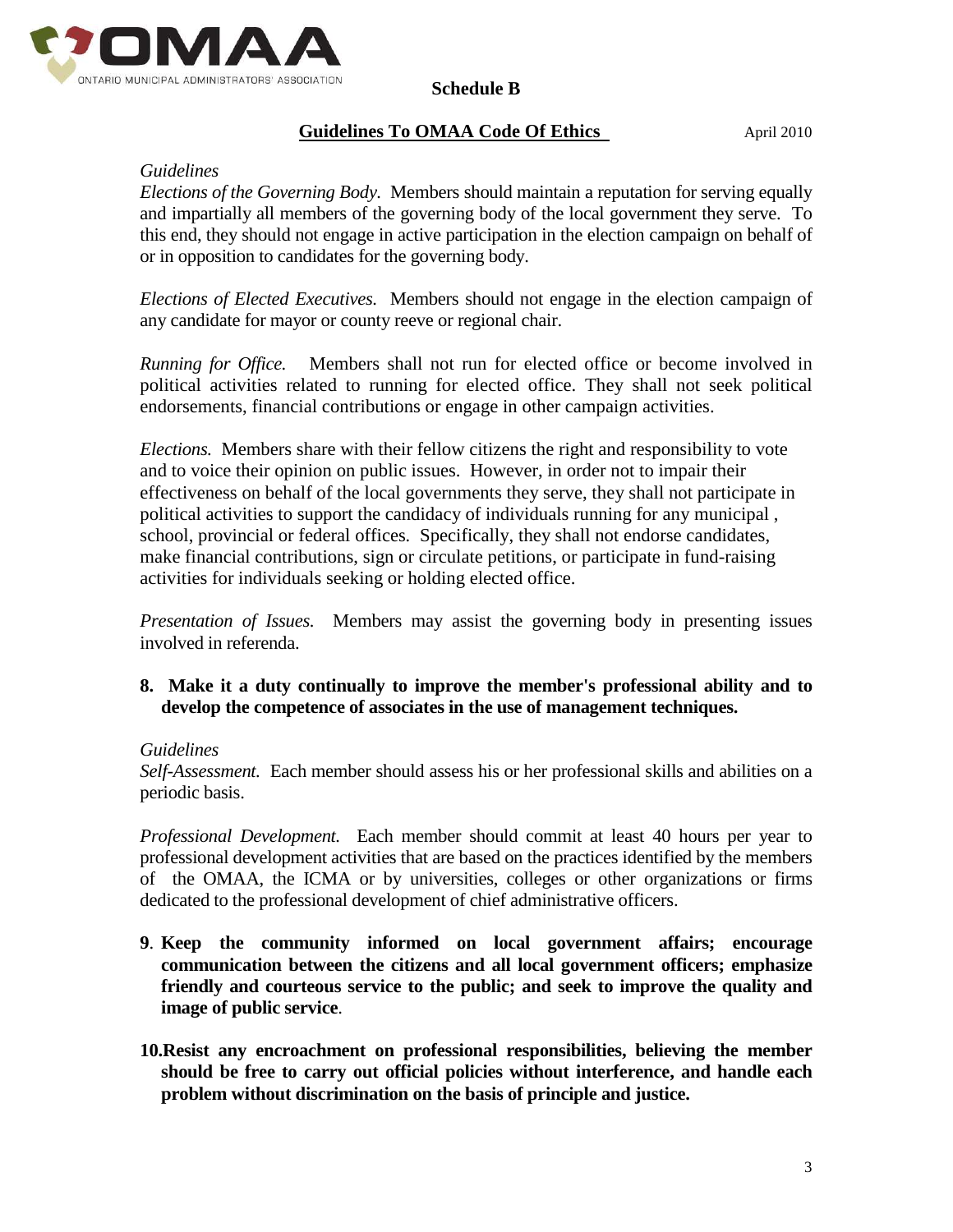

# **Guidelines To OMAA Code Of Ethics** April 2010

## *Guideline*

*Information Sharing.* The member should openly share information with the governing body while diligently carrying out the member's responsibilities as set forth in the enabling legislation.

# **11. Handle all matters of personnel on the basis of merit so that fairness and impartiality govern a member's decisions, pertaining to appointments, pay adjustments, promotions, and discipline.**

## *Guideline*

*Equal Opportunity.* All decisions pertaining to appointments, pay adjustments, promotions, and discipline should prohibit discrimination because of race, color, religion, sex, national origin, sexual orientation, political affiliation, disability, age, or marital status.

It should be the member's personal and professional responsibility to actively recruit and hire a diverse staff throughout his/her organizations.

# **12. Seek no favor; believe that personal aggrandizement or profit secured by confidential information or by misuse of public time is dishonest.**

**13. Not directly or indirectly solicit any gift or accept or receive any gift whether in the form of money, services, loan, travel, entertainment, hospitality, promise, or any other form under circumstances in which it could reasonably be inferred that the gift was intended to influence the member or could reasonably be expected to influence the member in the performance of official duties or was intended as a reward for any official action on the member's part.**

## *Guidelines*

It is important that the prohibition of unsolicited gifts be limited to circumstances related to improper influence. In *de minimus* situations, such as meal checks, some modest maximum dollar value should be determined by the member as a guideline. The guideline is not intended to isolate members from normal social practices where gifts among friends, associates, and relatives are appropriate for certain occasions.

- **14. Not disclose to others, or use to further the member's personal interest, confidential information acquired by the member in the course of the member's official duties.**
- **15. Not invest or hold any investment, directly or indirectly, in any financial business, commercial or other private transaction, which creates a conflict with the member's official duties.**